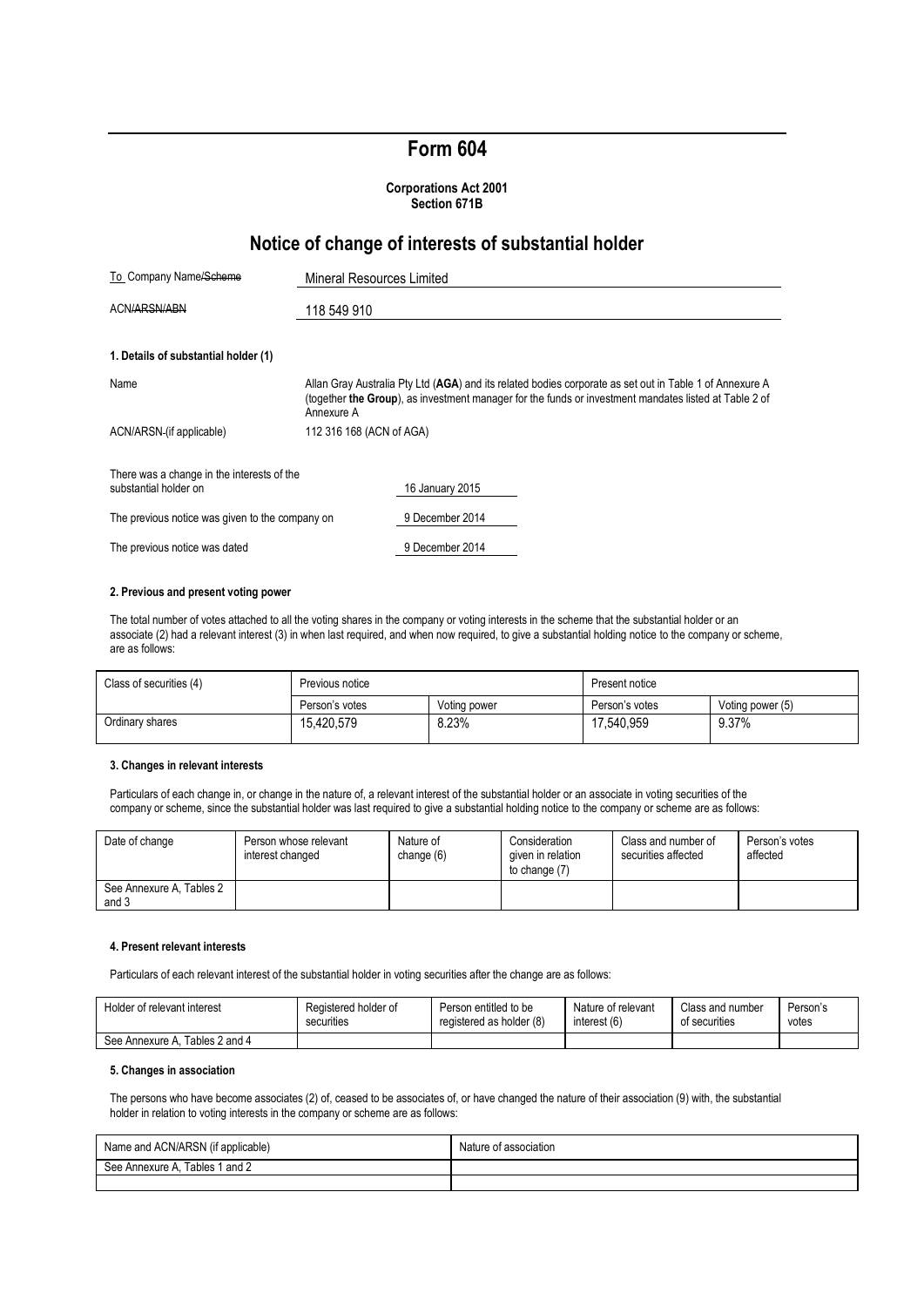### **6. Addresses**

The addresses of persons named in this form are as follows:

| Name      | Address                                                                          |
|-----------|----------------------------------------------------------------------------------|
| The Group | C/- Allan Gray Australia, Level 2 Challis House, 4 Martin Place Sydney, NSW 2000 |

### **Signature**

| print name | Simon Marais | capacity | Director        |
|------------|--------------|----------|-----------------|
| sign here  | Varais       | date     | 20 January 2015 |

### **DIRECTIONS**

- (1) If there are a number of substantial holders with similar or related relevant interests (eg a corporation and its related corporations, or the manager and trustee of an equity trust), the names could be included in an annexure to the form. If the relevant interests of a group of persons are essentially similar, they may be referred to throughout the form as a specifically named group if the membership of each group, with the names and addresses of members is clearly set out in paragraph 6 of the form.
- (2) See the definition of "associate" in section 9 of the Corporations Act 2001.
- (3) See the definition of "relevant interest" in sections 608 and 671B(7) of the Corporations Act 2001.
- (4) The voting shares of a company constitute one class unless divided into separate classes.
- (5) The person's votes divided by the total votes in the body corporate or scheme multiplied by 100.
- (6) Include details of:
	- (a) any relevant agreement or other circumstances because of which the change in relevant interest occurred. If subsection 671B(4) applies, a copy of any document setting out the terms of any relevant agreement, and a statement by the person giving full and accurate details of any contract, scheme or arrangement, must accompany this form, together with a written statement certifying this contract, scheme or arrangement; and
	- (b) any qualification of the power of a person to exercise, control the exercise of, or influence the exercise of, the voting powers or disposal of the securities to which the relevant interest relates (indicating clearly the particular securities to which the qualification applies).

See the definition of "relevant agreement" in section 9 of the Corporations Act 2001.

- (7) Details of the consideration must include any and all benefits, money and other, that any person from whom a relevant interest was acquired has, or may, become entitled to receive in relation to that acquisition. Details must be included even if the benefit is conditional on the happening or not of a contingency. Details must be included of any benefit paid on behalf of the substantial holder or its associate in relation to the acquisitions, even if they are not paid directly to the person from whom the relevant interest was acquired.
- (8) If the substantial holder is unable to determine the identity of the person (eg if the relevant interest arises because of an option) write "unknown".
- (9) Give details, if appropriate, of the present association and any change in that association since the last substantial holding notice.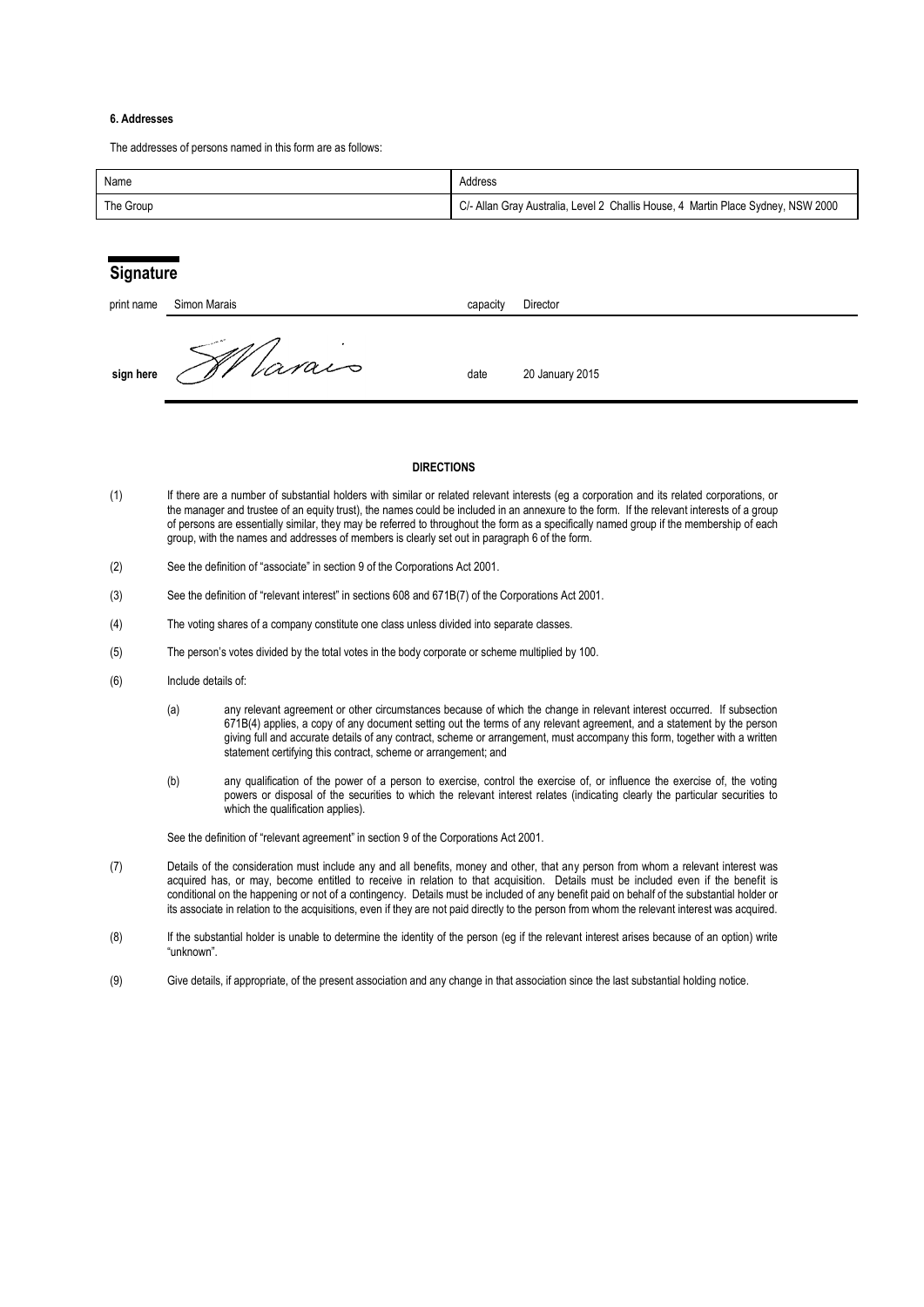### **Mineral Resources Limited**

THIS IS ANNEXURE A OF 2 PAGES REFERRED TO IN THE ABOVE FORM 604

| Print name | Simon Marais  | Director              |
|------------|---------------|-----------------------|
| Sign here  | A V<br>larais | Date: 20 January 2015 |

### **Table 1 – Related bodies corporate**

The following entities are associates of Allan Gray Australia Pty Ltd (AGA) and each other by virtue of being related bodies corporate.<br>Orbis Holdings Limited<br>Orbis Mansfield Street Properties Ltd Orbis Holdings Limited Chris Mansfield Street Properties Ltd<br>Orbis World Limited Orbis Management (BVI) I Orbis Investment Management (BVI) Limited (OIMLBVI)<br>Orbis Investment Advisory Pty Limited Orbis Investment Management Limited (OIML) Orbis Asset Management Limited (OAML)<br>Orbis Administration Limited Orbis Asset Management Limited (OAML)<br>
Orbis Administration Limited (OAML)<br>
Orbis Administration Limited (OAML)<br>
Orbis Investment Advisory (Hong Kong) Limited<br>
Orbis Investment Research Limited<br>
Orbis Investment Advisory ( Orbis Client Services (Canada) Limited<br>Orbis Holdings (UK) Limited Orbis Investment Management (MIS) Limited<br>Triple Blue Holdings Limited Triple Bluestment Management (Europe) LLP<br>Orbis Investment Management (Luxembourg) S.A Pictet Overseas Trust Corporation and Pictet Trustee Company SA

### **Table 2 - Funds**

An entity within the Group acts as investment manager for some or all of the assets in the following funds.

| No                | Fund name                                                      | Manager        | Code        | <b>Registered holder</b>                                                         | Persons entitled to be registered<br>holder                                |
|-------------------|----------------------------------------------------------------|----------------|-------------|----------------------------------------------------------------------------------|----------------------------------------------------------------------------|
| 1.                | Allan Gray Australia Equity Fund                               | <b>AGA</b>     | <b>SMEF</b> | Citibank N.A., Sydney Branch as SMEF's<br>custodian                              | Equity Trustees Limited as SMEF's<br>responsible entity                    |
| $\overline{2}$ .  | Allan Gray Australia Opportunity<br>Fund                       | <b>AGA</b>     | <b>SMSF</b> | Citibank N.A., Sydney Branch as SMSF's<br>custodian                              | Equity Trustees Limited as SMSF's<br>responsible entity                    |
| 3.                | Warakirri Australian Equities<br>Pensions and Charities Fund   | AGA            | <b>SMWA</b> | ANZ Nominees Ltd as SMWA's custodian                                             | Warakirri Asset Management Pty Ltd<br>SMWA's trustee                       |
| $\overline{4}$ .  | Ibbotson Australian Shares High<br>Alpha Trust                 | <b>AGA</b>     | <b>SMIA</b> | JP Morgan Nominees Australia Ltd as<br>SMIA's custodian                          | Ibbotson Associates Australia Ltd SMIA's<br>trustee                        |
| 5.                | <b>Construction and Building Unions</b><br>Superannuation Fund | <b>AGA</b>     | <b>SMCB</b> | NAB Custodial Services as SMCB's<br>custodian                                    | United Super Pty Ltd as SMCB's trustee                                     |
| 6.                | <b>HESTA Superannuation Fund</b>                               | AGA            | <b>SMHT</b> | JP Morgan Nominees Australia Ltd as<br>SMIA's custodian                          | H.E.S.T. Australia Ltd as SMHT's trustee                                   |
| 7.                | Hostplus Superannuation Fund                                   | AGA            | <b>SMHP</b> | Citibank N.A., Sydney Branch as SMHP's<br>custodian                              | Host Plus Pty Itd as SMHP's trustee                                        |
| 8.                | Russell Australian Opportunities Fund                          | <b>AGA</b>     | <b>SMRI</b> | State Street Australia Ltd as SMRI's<br>custodian                                | Russell Investment Management Ltd as<br>SMRI's responsible entity          |
| 9.                | <b>Catholic Superannuation Fund</b>                            | <b>AGA</b>     | <b>SMCS</b> | NAB Custodial Services as custodian for<br><b>SMCS</b>                           | CSF Pty Ltd as SMCS's trustee                                              |
| 10.               | Qantas Superannuation Plan                                     | <b>AGA</b>     | SMQS        | JP Morgan Nominees Australia Ltd as<br>SMQS's custodian                          | Qantas Superannuation Ltd as SMQS's<br>trustee                             |
| 11.               | Maritime Super                                                 | <b>AGA</b>     | <b>SMMS</b> | NAB Custodial Services as custodian for<br><b>SMMS</b>                           | Maritime Super Pty Ltd as SMMS's<br>trustee                                |
| 12.               | Non-Government Schools<br>Superannuation Fund                  | <b>AGA</b>     | <b>SMNG</b> | State Street Australia Ltd as SMNG's<br>custodian                                | Non-Government Schools<br>Superannuation Fund Pty Ltd as SMNG's<br>trustee |
| 13.               | <b>REST Superannuation Fund</b>                                | <b>AGA</b>     | <b>SMRT</b> | State Street Australia Ltd as SMRT's<br>custodian                                | Retail Employees Superannuation Pty Ltd<br>as SMRT's trustee               |
| 14.               | Government Employees<br>Superannuation Board                   | <b>AGA</b>     | <b>SMGB</b> | NAB Custodial Services as SMGB's<br>custodian                                    | Government Employees Superannuation<br>Board                               |
| 15.               | Orbis Global Equity Fund (Australia<br>Registered)             | OIML           | <b>GAPL</b> | Citibank N.A., Hong Kong Branch, as<br>GAPL's custodian                          | Equity Trustees Limited as GAPL's<br>responsible entity                    |
| 16.               | Orbis Global Equity Fund Limited                               | OIML           | <b>OGEF</b> | Citigroup Fund Services Canada, Inc (Citi<br>Canada) as OGEF's custodian         | <b>OGEF</b>                                                                |
| 17.               | Orbis Optimal SA Fund Limited                                  | OIML           | <b>OSAP</b> | Citi Canada as OSAP's custodian                                                  | <b>OSAP</b>                                                                |
| 18.               | Institutional Global Equity Fund                               | OIML           | <b>IGEF</b> | Citi Canada as IGEF's custodian                                                  | <b>IGEF</b>                                                                |
| 19.               | Orbis Optimal LP                                               | <b>OAML</b>    | <b>OOLP</b> | Citi Canada as OOLP's custodian                                                  | <b>OOLP</b>                                                                |
| 20.               | Orbis International Equity LP                                  | <b>OAML</b>    | <b>IELP</b> | Citi Canada as IELP's custodian                                                  | <b>IELP</b>                                                                |
| $\overline{21}$ . | Orbis SICAV - Global Equity Fund                               | OIML           | <b>SGPL</b> | Citibank International plc (Luxembourg<br>Branch) (Citi Lux) as SGPL's custodian | <b>SGPL</b>                                                                |
| $\overline{22}$ . | Orbis SICAV - Asia- Ex Japan Fund                              | <b>OIMLBVI</b> | <b>XJPL</b> | Citi Lux as XJPL's custodian                                                     | <b>XJPL</b>                                                                |